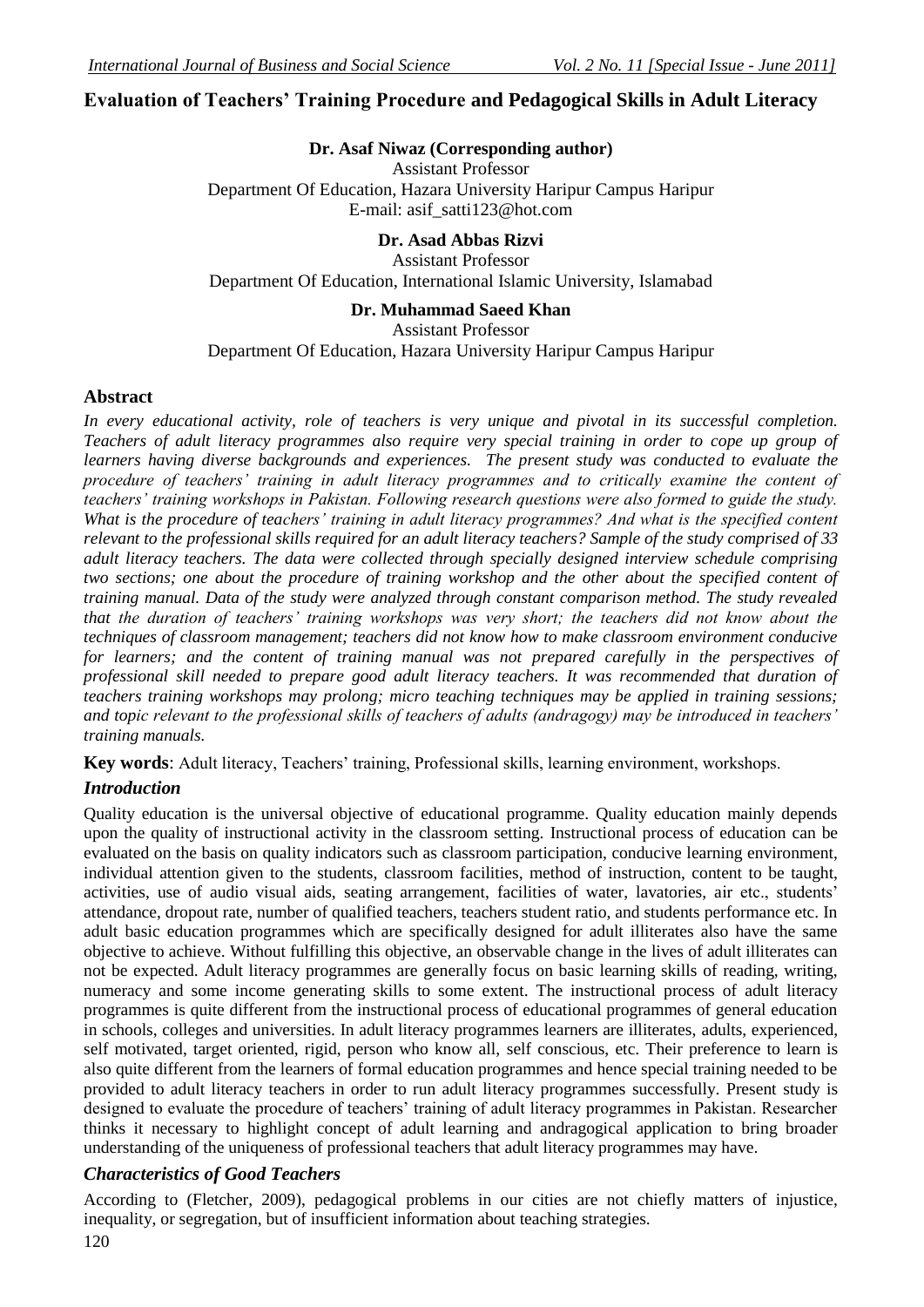If we could simply learn "what works" in [the classroom of an exemplary teacher], we"d then be in a position to repeat this . . . in every other system (Kozol, 1991, p. 128). There are many attributes and qualities that contribute to the description of excellent teachers. In addition to this, excellent teachers possess a unique understanding of teaching and learning that allows them to methodologically create spaces that promote academic success. The combination of these characteristics that excellent practitioners use is endless. Perhaps most important to this combination are the knowledge and skills needed to understand when particular combinations are warranted in order to increase achievement. According to Thernstrom and Thernstrom, there are behaviors and techniques that constantly emerge in any examination of excellent teaching. Thernstrom and Thernstrom argue that there are 9 basic characteristics of excellent teaching: (a) good prior academic performance, (b) communication skills, (c) creativity, (d) professionalism, (e) pedagogical knowledge, (f) thorough and appropriate student evaluation assessment, (g) self-development or lifelong learning, (h) personality, talent, or content area knowledge and (i) the ability to model concepts in their content area. While the aforementioned list of excellent teacher qualities is comprehensive, these traits are not exhibited in a systematic order or in a particular combination (2003).

## *Good Teachers of Literacy*

(Moje, 1996, p. 175) defines literacy rather broadly. She used her definition as a construct for the teaching and learning of literacy. Literacy as she defined it was more than reading, writing, speaking, and listening; literacy involved the practices in which these processes were embedded. Based on this socio-cultural perspective, she defined reading and writing, speaking, and listening as tools for engaging in and making sense of social practices. The literature on excellent teachers helped to identify what these teachers actually did, what their classrooms looked like, what strategies they employed, and how their philosophy of education and teaching and learning affected their responsibilities as practitioners. Many researchers have identified characteristics that were indicative of excellent teachers of reading (Needles & Gage, 1991; Pressley, 1989). Hoffman found that effective or excellent teachers focused on academics, had high numbers of pupils on task, and provided direct instruction that included making learning goals clear, asking students questions as part of monitoring their understanding of what was being covered, and providing feedback to students about their academic progress (1991).

In short, effective teachers provide opportunities for students to learn, have well organized learning environments, understand the content being taught, foster high levels of interaction between teachers and pupils, generate engaging activities, introduce tasks and subject matter enthusiastically, have high expectations, encourage student self regulation, and have excellent classroom management ( Pressley, 2004). Literacy practices in urban schools varied widely. Research conducted in these central city schools supported this assertion. Some urban school districts had opted to employ the direct instruction (DI) approach; some had chosen to purchase reading reform programs ; while others had decided to use trade books and leveled readers ( Iver & Kemper, 2002). Although most of the approaches mentioned had rendered similar results, in that students of color and urban learners were still well behind their suburban area counterparts, these strategies failed to address immediate concerns present in urban area reading classrooms. Like most supporters of critical literacy, (Tatum, 2000) called for "curriculum that treats reality as something to be questioned and analyzed" with "opportunities for developing strategies and hope for overcoming barriers to economic success in the mainstream." (Ruddell, 2006) had designed instructional principles aimed at increasing awareness among practitioners, policy makers, and administrators.

The principles had been crafted to direct attention toward our responsibility to create learning environments for diverse learners (Ruddell, 2006). Ruddell presented principles that support literacy instruction for diverse learners: (a) students do not come from inferior cultures, nor do they suffer from language deficits; instead, they may possess a culture, dialect, and language that vary from your own; (b) children"s acquisition of language and literacy abilities is meaning-based as well as developmental and is best facilitated by interactive meaning construction activities; (c) it is important to learn as much as possible about your students" homes, communities, languages, and cultural backgrounds so that you can incorporate this knowledge into instructional content and interactions in the classroom; (d) it is important to create a context-rich, interactive, supportive classroom environment for language exploration and use; (e) creating a low-anxiety, low-risk language learning setting (low affective filter) is also important; (f) you can help children develop social language skills that facilitate literacy interactions both in and out of school; (g) you must also help them develop academic and content-based literacy skills; (h) you need to provide instructional opportunities in language use that will encourage risk-taking and will develop the understanding that individuals learn from their mistakes as they acquire a new language; (i) you need to help children build positive self-concepts by providing frequent academic and social opportunities for interactive meaning-based language use; and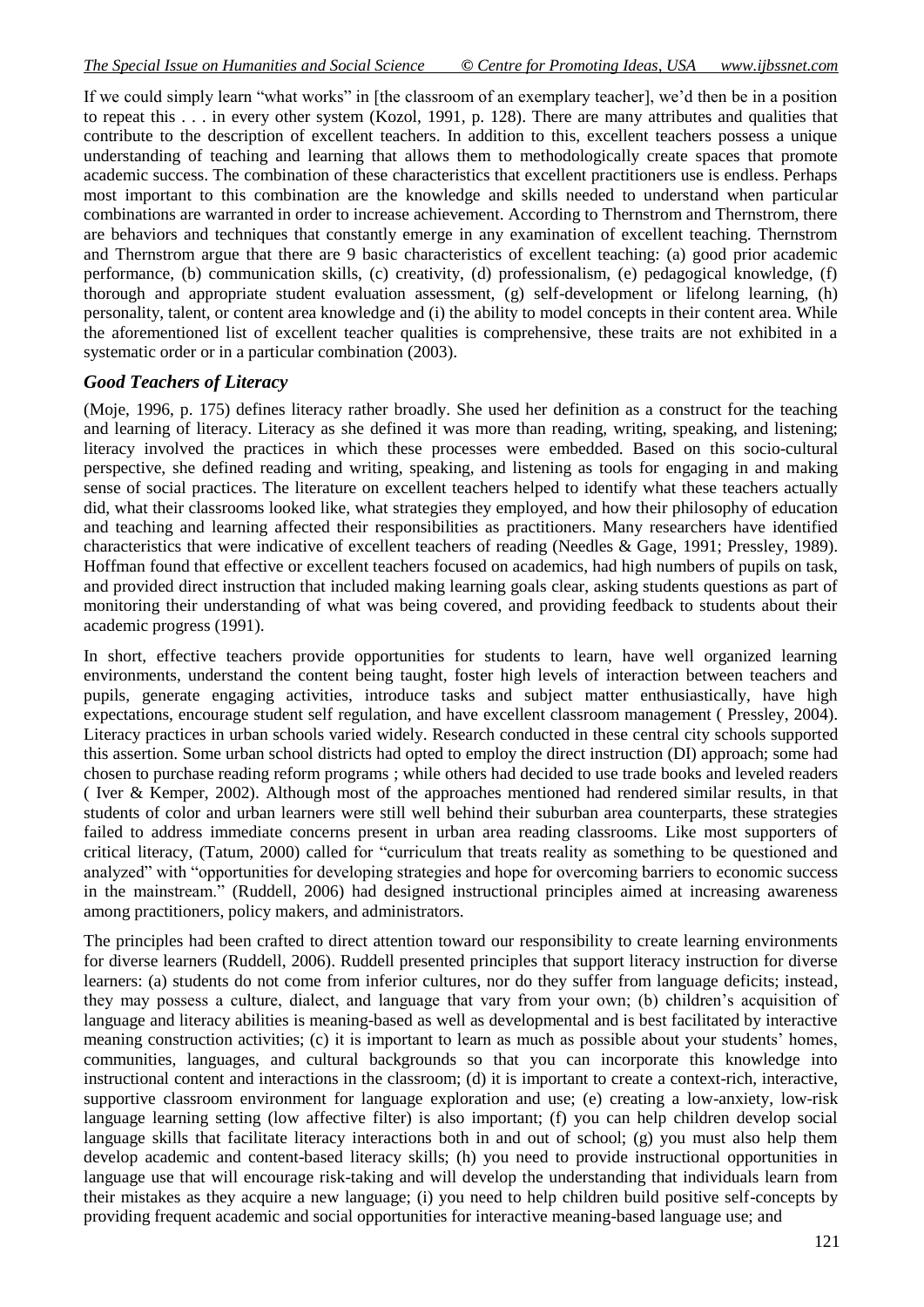(j) the same learning principles are at work in all children, e.g., children with all languages and from all cultures as active theory builders and hypothesis testers. They are motivated to make sense of their world. Their language acquisition is greatly enhanced through active participation in meaning construction with their peers, teachers, and other individuals in their school and community (Ruddell, 2006). Ruddell"s principles challenge all teachers to evolve into effective practitioners. (Howard, 2002) calls this "establishing culturally connected and caring relationships with students." These eight principles abandon the notion of the deficit model (Ogbu, 1994/1995). Existing literature surrounding effective literacy in urban schools is sparse. Although studies exist, very few studies focus on instructional strategies and best practices in urban schools. These principles can be successfully applied to adult literacy programme easily.

## *Research Questions*

Following research questions were framed to seek their satisfactory answers;

- 1. What is the procedure of teachers' training in adult literacy programmes?
- 2. What is the specified content relevant to the professional skills required for an adult literacy teachers?

## *Methodology*

The population of the study was adult literacy teachers of district Rawalpindi. The sample comprised of 33 literacy teachers. Systematic random sampling techniques were applied to select the respondents of this study. Four Tehsils (sub-divisions) (Pothohar Town , Kohuta, Gojar khan and Kotli Sattian) were targeted to select 33 literacy teachers.

## *Research Tools*

An interview schedule as research tool was constructed to collect data. It was developed and tested on pilot basis. The results of pilot testing were shared with organizers and managers of adult literacy programmes in the district. After getting their suggestions, these were incorporated and research tools were finalized. interview schedule for teachers was designed on the basis quality indicators of teaching (duration of training workshops, content of literacy workshops [clarifying the objectives of literacy programmes to the learners, plan of daily lesson, use different methods of teaching basic skills of reading, writing and numeracy skills] peer group activities, question answering in class, provision of feedback, making learning environment conducive, motivational techniques, paying individual attention, manage proper seating arrangement, respecting learners "views, integration of learning to the experiences of learners, motivating learners to apply newly learned skills in everyday life, nature of autonomy for learners to decide and choose, importance of adults" prior knowledge about learning activity etc. In interview schedule from teachers, the data were recorded on tape. The teachers were identified with the help of District Literacy Officers (DLOs) and incharge of local Non-government Organizations (NGOs) and they were requested to spare their time for interview. The interview schedule was arranged with the help of female research assistants from the same community. Each of the interview schedules was lasted for 50 to 60 minutes.

## *Data Analysis*

Based on both tape recordings and verbatim transcript, data of interview schedule were sorted, coded and then categorized accordingly. For this purpose, a thematic matrix consisting of major categories of professional skills of teachers (Presentation of content, Healthy interaction between students and teachers, Learner centered approaches, Assessment and evaluation techniques, content of training workshops, duration of training and Classroom management skills) were drawn up using the themes and sub-themes. Serial numbers for individual respondents were entered at the side of the chart of categories. The data from the transcript were then transferred onto the chart under the appropriate headings and against the serial number for the particular respondents. It was also validated through tape recording of interviews. Each of the statement was compared with all others statements of the respondents.

## *Findings and Conclusions*

Findings of the data were following:

Saleema, a literacy teacher said,

"They learnt how to teach alphabets, (words), making simple sentences, counting, and solving simple sums of addition, subtraction; multiplication and division through look and say method in 05 days normally. When they started teaching in literacy centres, they faced many problems because the adult female learners were not submissive; the learners usually pointed out many defects of our teaching, they did not like to do work like children, they argued many time, those who were quick learners wanted to teach other fellows like a teacher. They were unable to handle the situation, had learnt to teach three books in very short time, they were already aware of the content but they could not learn how to teach this effectively".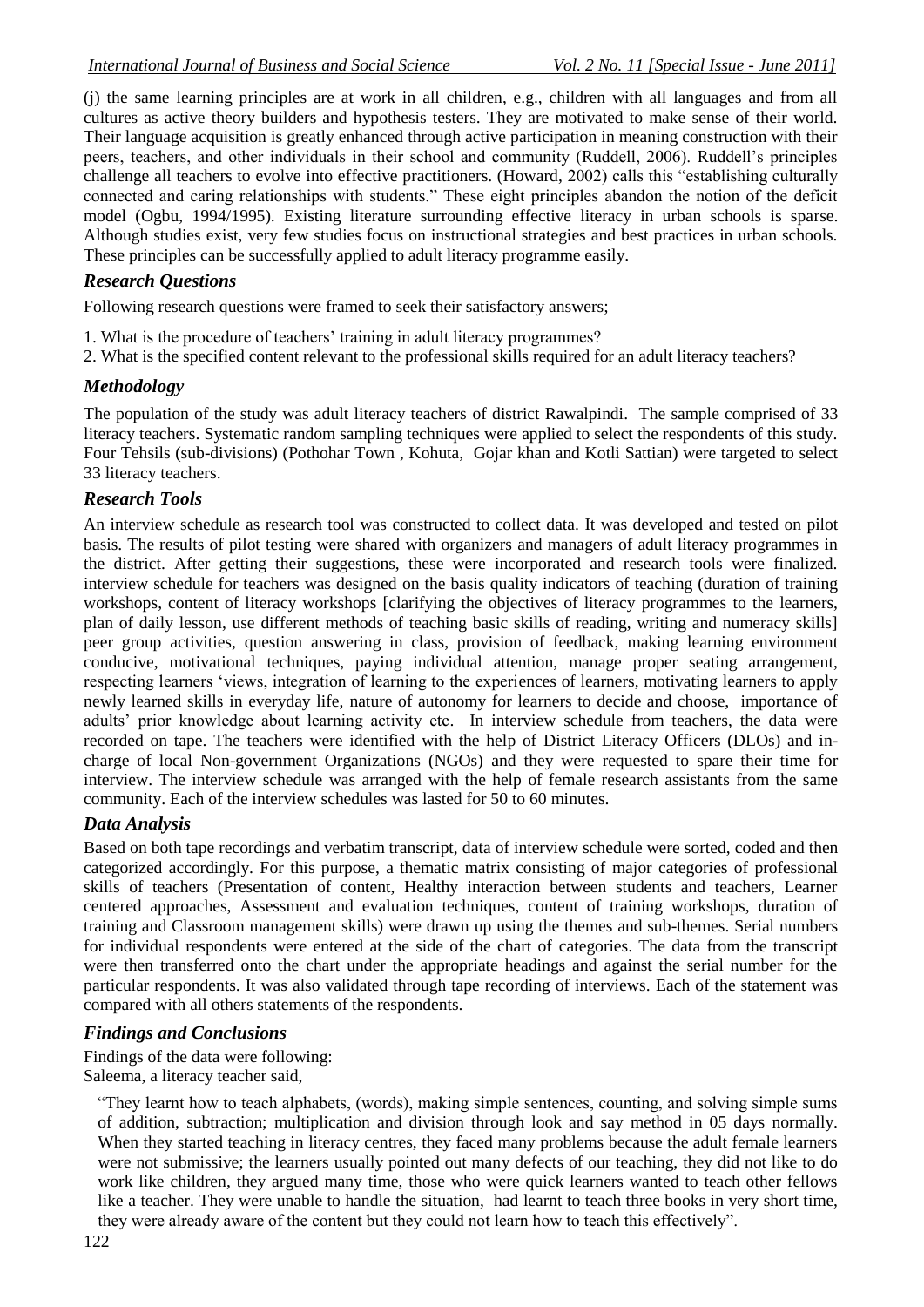#### *The Special Issue on Humanities and Social Science © Centre for Promoting Ideas, USA www.ijbssnet.com*

1.It was easily concluded that, the teachers were not told about the difference of children and adult as learners, they were not trained how to involve adult learners in the class, they learnt how to teach learners by look and say method, the teachers were not trained in using peer group learning techniques which proved successful in adult education programmes and they were not trained about classroom management skills.

## Another teachers (Shamim) like most of other reported that;

"In training workshops, they were practicing how to teach alphabets only, whereas in literacy classes they did not face any problem in teaching alphbets, the real problems for them were to motivate adult learners in the class, continuously, the learners were leaving the centres, they did not take any interest in learning basic skills of reading, writing and numeracy skills and teachers did not know what to do? Mostly, the learners raising many questions regarding their benefits to learn basic skills of literacy and teachers could not satisfy them in the absence of income generating skills as component of basic literacy"

2- It can easily be concluded that the trainers did not train literacy teachers how to motivate adult learners, who to respond to their questions and who to integrate their present learning to their everyday skills needed to live a more comfortable life. The teachers were not trained in different methods of teaching that can be used in adult literacy programmes easily like question answering techniques or peer group activities. The duration of training workshops was too short to train an adult female teacher having secondary school education. It can also be concluded that income generating skills were preferences of adult learners to learn in literacy classes.

#### One the respondent, Ms Naeema said:

"Teacher did not respond to our questions and they did not tell us how the learners proceeded in the class? Our teachers were teaching content for single time and they did not teach us if some one was on leave. Our teachers were giving favor to their relatives and friends instead of equal attention to all of us"

3- It was therefore, concluded that, in training workshops literacy teachers were not trained how to respond to the questions of the learners and evaluation techniques. The teachers were not train to make the learning environment conducive for all. Teachers were not trained to behave equally because the adult learners have well developed self concept.

Another literacy teacher representing majority of her colleagues, Ms Rozina said:

"Teachers were treating us like children, they were insulting us as slow learners, teacher did not accept our suggestions and they negated our previous experiences and learning"

4- It was concluded that adult literacy teachers were not trained to treat adult learners respectfully. Trainers did not discussed unique psychology of adult learners with teachers and did not asked teachers to deal with adult learners as experienced, self motivated, target oriented, profit seeking and very talkative learners.

#### **Research Question No. 1**

### **What is the procedure of teachers' training in adult literacy programmes?**

The data revealed the fact that in teachers training workshops of 03 to 05 days, the trainers tried to train teachers how to teach alphabets to the learners through look and say method. Teachers did not learn any other method of teaching basic skills of literacy to the learners. The duration of training workshop was too short to train good adult literacy teachers. The teachers have only books they were supposed to teach in adult literacy classes, they did not have any manual of training. Only papers & pencils were provided to them. They were not trained how to prepare audio visual aids to teach adult learners? They were not trained how to arrange activities in the class? They did not get any training of develop tests and monitor the progress of learning in the centres.

#### **Research Question No. 2**

#### **What is the specified content relevant to the professional skills required for an adult literacy teachers?**

Adult literacy teachers were not aware about the psychology of adult learners which may become necessary component of teachers training. The content of adult literacy teachers training workshop was only the specified books of reading, writing and numeracy skills. The content relevant to the professional skills like, ability to apply different teaching methods, build up healthy interaction in the class, using question answering techniques to evaluate understanding level of learners, active involvement of learners, classroom management skills, lesson planning, psychology of adult learners, learning preferences of adults, building good rapport with learners, etc were missing components of teachers training workshops.